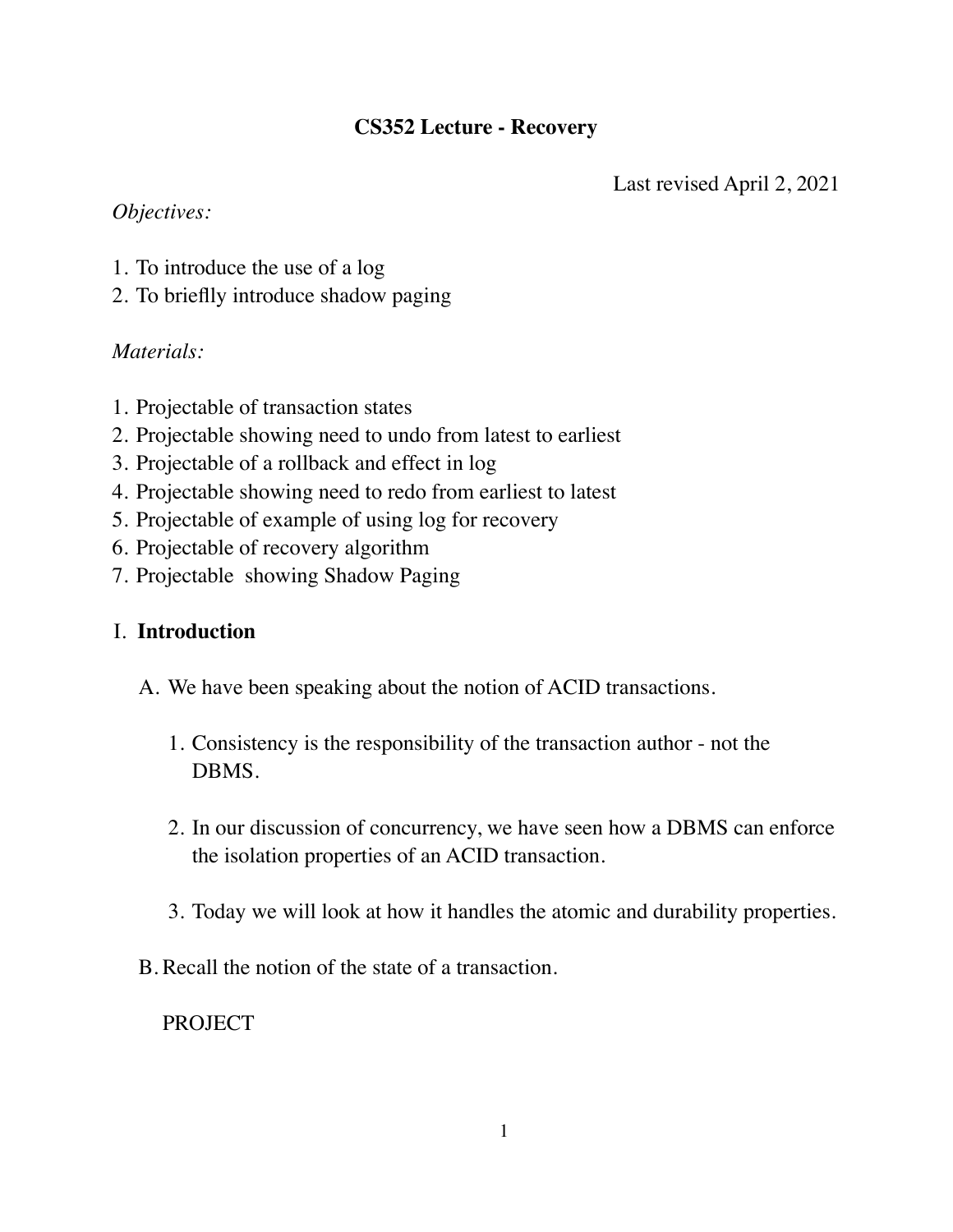1. Since a transaction may start making changes to the database before it commits - and therefore might fail after some changes have already been made.

Atomicity requires that all effects of a transaction that enters the failed state must be removed from the database. This is initiated by the SQL statement rollback

- 2. It is also possible that the system may crash while a transaction is active for a variety of possible reasons:
	- a) Power failures.
	- b) Hardware failures e.g. a chip going bad.
	- c) Software failures e.g. operating system crashes.
	- d) Network communication failures (due to many possible causes)
	- e) Human error an operator pressing a wrong button or issuing a command that crashes the system.

Again, atomicity requires that, in such cases, all effects of a transaction that was active when a crash occurred must be removed from the database before normal operation can resume. This must be done when the database is restarted after the cause of the crash is rectified.

- 3. Once a transaction has entered the fully committed state, it is necessary to ensure that changes that it made to the database are durable.
	- a) If a system crash occurs, durability requires ensuring that all effects of a transaction that fully committed must remain in the database when normal operation is restored. This is the focus of our discussion today.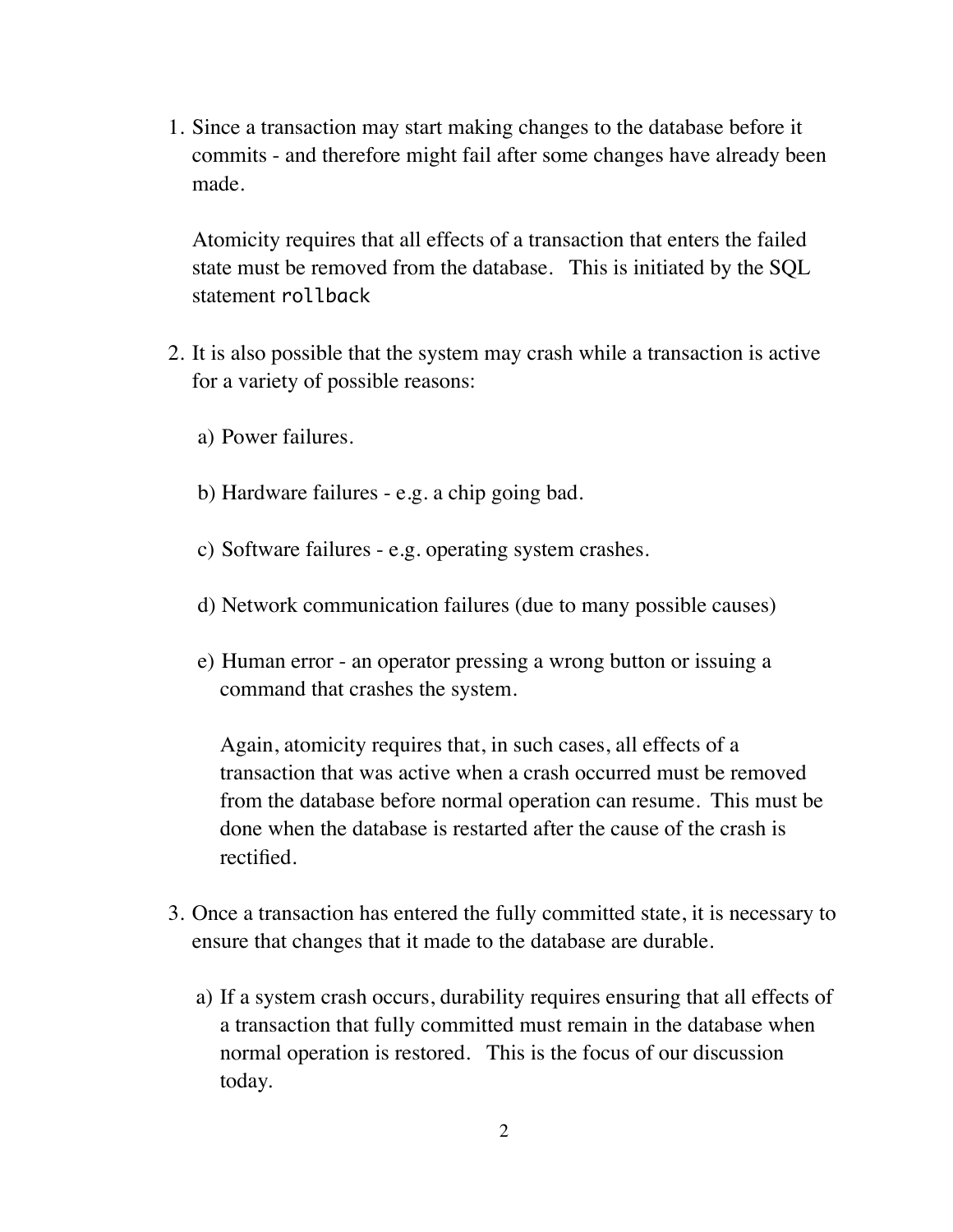- b) Durability also requires use of things like mirroring and on-site and off-site backups to deals with some issues that are not our focus today:
	- (1)Being able to deal with more catastrophic hardware failures that damage the media storing data. Of these, the most potentially catastrophic is a head crash, in which a disk drive head comes into contact with the surface of the disk - effectively destroying all the data on the platter.
	- (2)Being able to deal with physical catastrophes such as fire, flood, etc.

### C. Storage Media Issues

- 1. Recall that data is stored in three types of storage, each with its own degree of security against loss:
	- a) Data in VOLATILE STORAGE e.g. the main memory of the computer - is subject to loss at any time due to any kind of system failure. In particular, power failures, hardware failures, and most software crashes will cause data in volatile storage to be lost.
	- b) Data in NON-VOLATILE STORAGE e.g. disk and tape is much more secure. Data in non-volatile storage is generally not lost unless there is a power failure while it is being written or a catastrophic failure of the storage device itself (e.g. a head crash on a disk) or an external catastrophe such as fire or flooding. In this regard, tape is much less vulnerable than disk.
	- c) Conceptually, STABLE STORAGE is storage that is immune to any kind of loss. While no storage medium is totally immune to destruction of data, stable storage may be approximated by the writing of the same data on more than one non-volatile medium, so that if one is damaged the other(s) will still retain the data intact.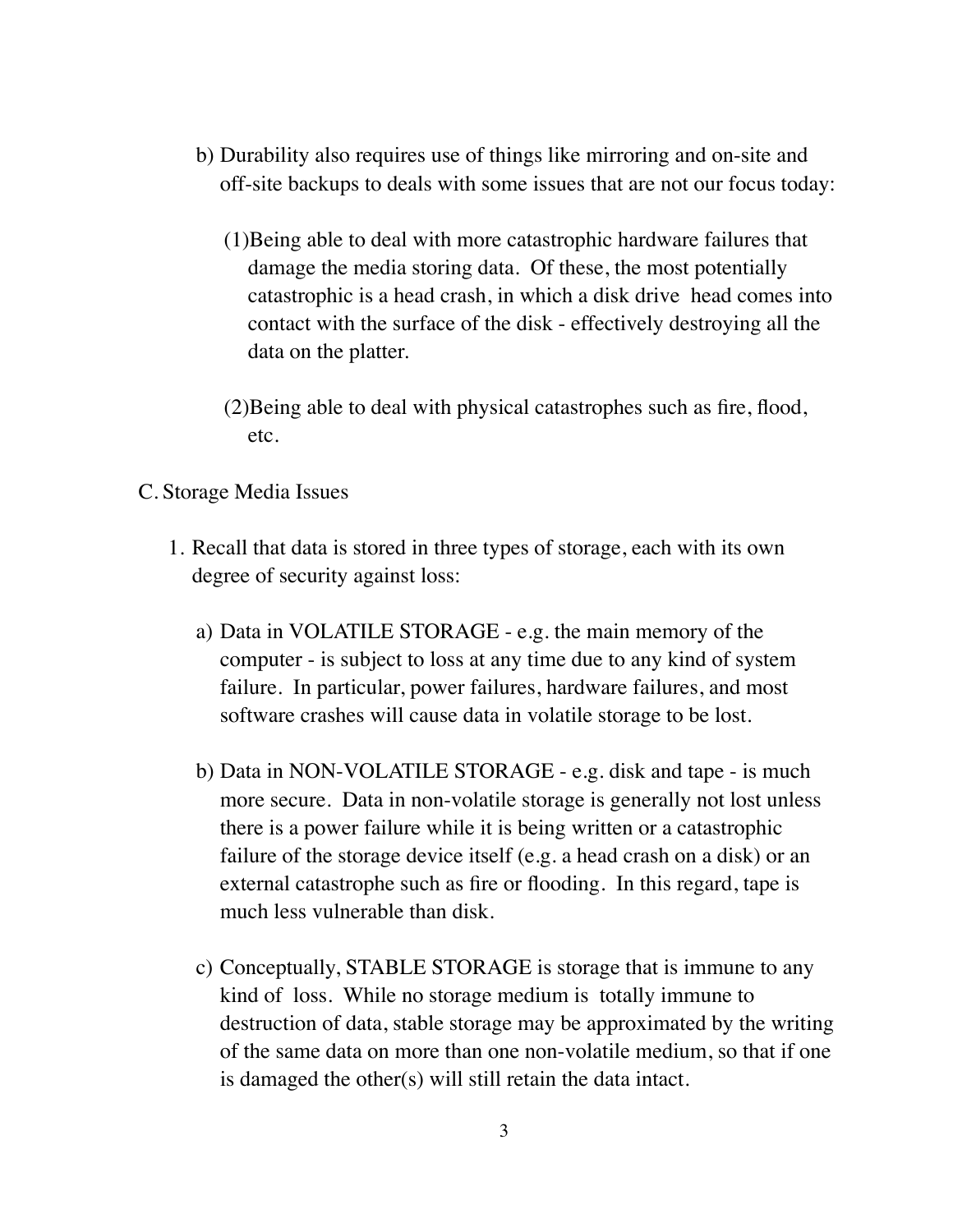(1)Use of on-site mirroring - e.g. through RAID

(2)Use of off-site mirroring over a network which protects against physical dangers as well as system errors/crashes.

(3)The latter approach is also of value in ensuring protection from certain kinds of physical damage to a system such as fire, flood, etc.

- 2. When we looked at file storage media earlier, we saw that disk and SSD's store data in blocks, such that information is transferred to and from these media as entire blocks.
	- a) This means that write operations by a transaction are typically done to an in-memory buffer, with the actual transfer of the data to the disk occurring at a later time when the in-memory buffer is actually written to disk.
	- b) Since main memory is volatile, that means that data that was written by a transaction can be lost if some sort of failure occurs before the data is actually written to non-volatile storage, which may not happen until many transactions later.
	- c) Thus, the mere fact that a transaction is committed does not guarantee that all changes it has made to the database have actually made it to non-volatile storage.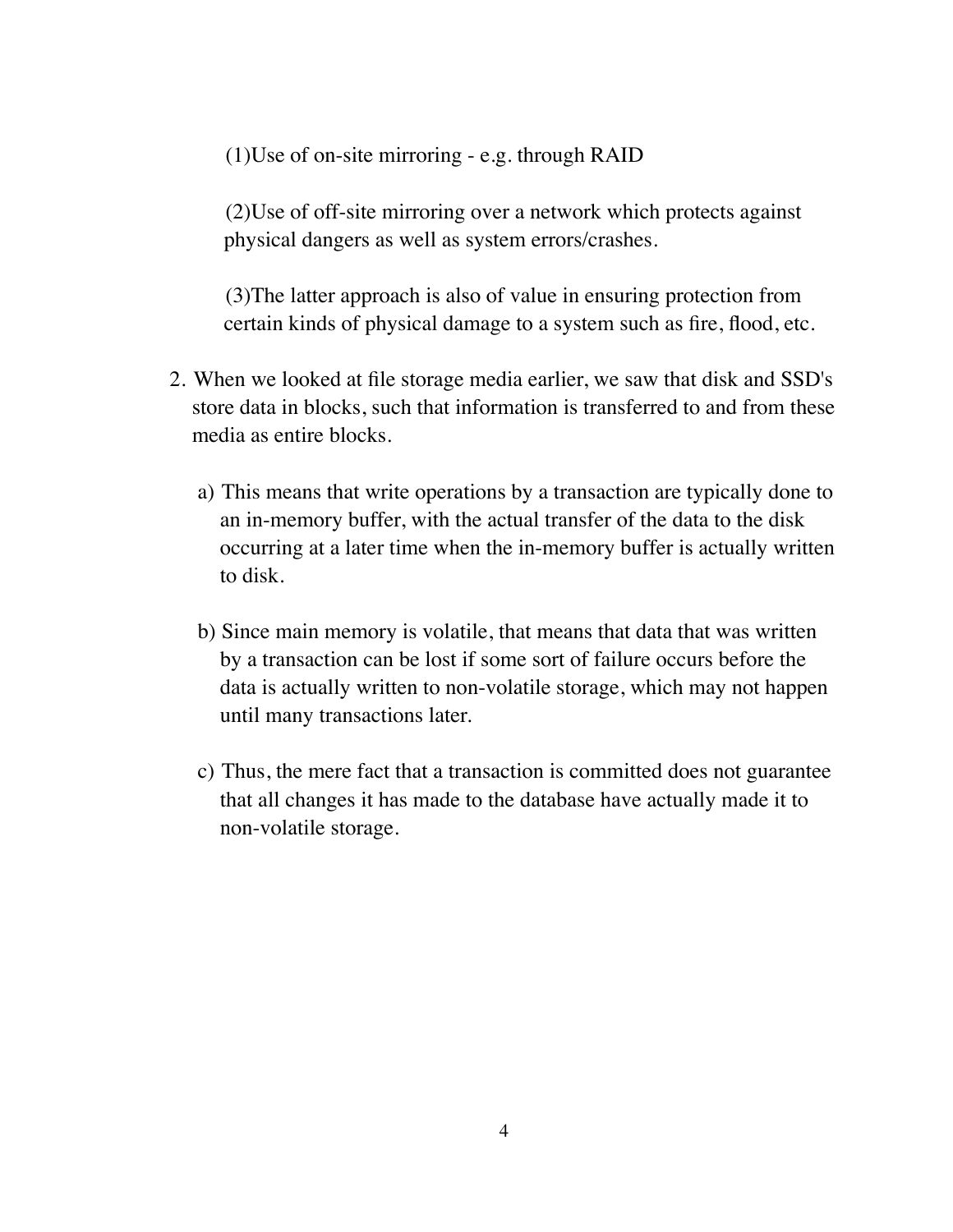# **II.Logging**

- A.Crucial to guaranteeing the consistency of a database is the notion of a processing LOG, stored in stable storage.
- B. During the processing of each transaction, a series of entries are made in the log. When a transaction starts processing, it is assigned a unique serial number. Each entry in the log will includes the transaction's serial number, an entry type, and possibly other data.
	- 1. When the transaction begins, a <start> entry is made in the log.
	- 2. Appropriate entries are made in the log to record changes that the transaction makes to the database. A key principle is that whenever an operation is performed that leads to changes in what is stored in the database, a <write> entry is <u>first</u> made in the log and only then is an actual change to the database initiated.
		- a) This is called write-ahead logging.
		- b) In the logging approach known as immediate update, in addition to recording the transaction performing the operation, the <write> entry in the log also records the location being changed and the old and new values in that entry.
		- c) Often, the location is a particular page in the file, in which case the log entry must record surrounding context as well. For simplicity, though, we will act as if the log just needs to include the one item being changed.
	- 3. One of two types of entry is made in the log when the transaction completes:
		- a) A <commit> entry indicates that the transaction completed successfully, so that the durability all its changes to the database should be preserved. This is written when the transaction executes a commit operation in SQL, or it commits implicitly through some sort of autocommit.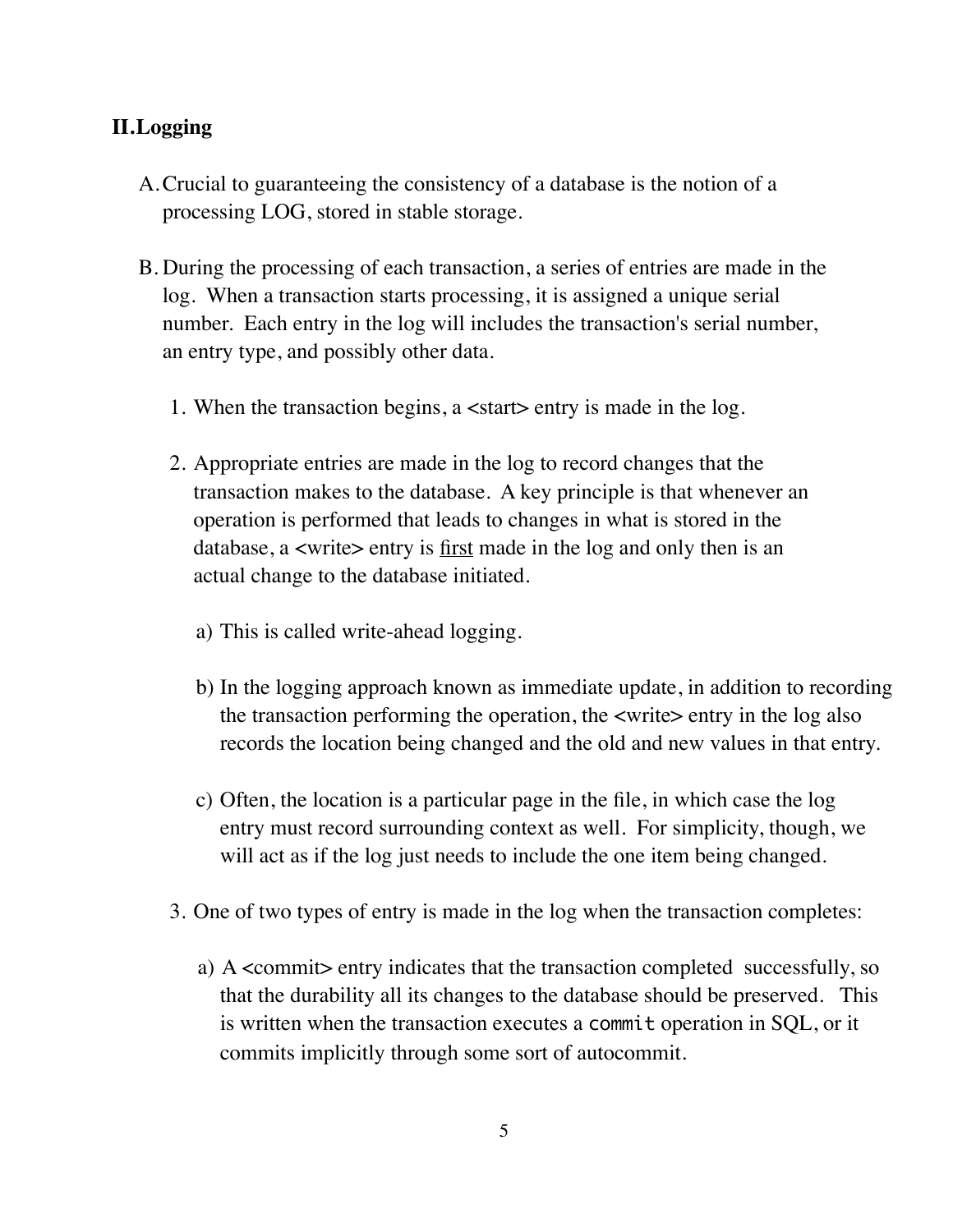- b) An <abort> entry indicates not only that the transaction failed for but also that all effects of the transaction have been removed from the database - so the state of the database is the same as it would be if the transaction had never occurred. (So SQL rollback just puts the transaction in the failed state - the <abort> entry indicates that rolling the transaction back has actually been done.)
- c) If a transaction was in process (but not finished) when a system crash occurs, then neither of these entries will appear in the log.
- 4. (We will encounter another type of entry called redo-only shortly.)
- C. We suggested that the log should be maintained in stable storage. Actually, this is not absolutely necessary. Non-volatile storage can be used for the log (and often is).
	- 1. One way to achieve a measure of stability is to keep two copies of the log on separate media, so that failure of one medium will not destroy the log
	- 2. Ideally, the second copy of the log is kept at a remote site accessed over a network.
	- 3. In either case, however, we DO have to ensure that the log data is actually written to the storage medium BEFORE the changes it records are actually written.
		- a) Since each log entry will be relatively short, the system will normally buffer entries in primary storage until a full block of entries has accumulated, and then will write that block to the log, followed by updating the various database entries on disk.
		- b) If a change has been made to an in-memory copy of a block, but the corresponding log entry recording the change has not yet been physically written to the log, the in-memory buffer for the block must be pinned until the log block has been filled up and written.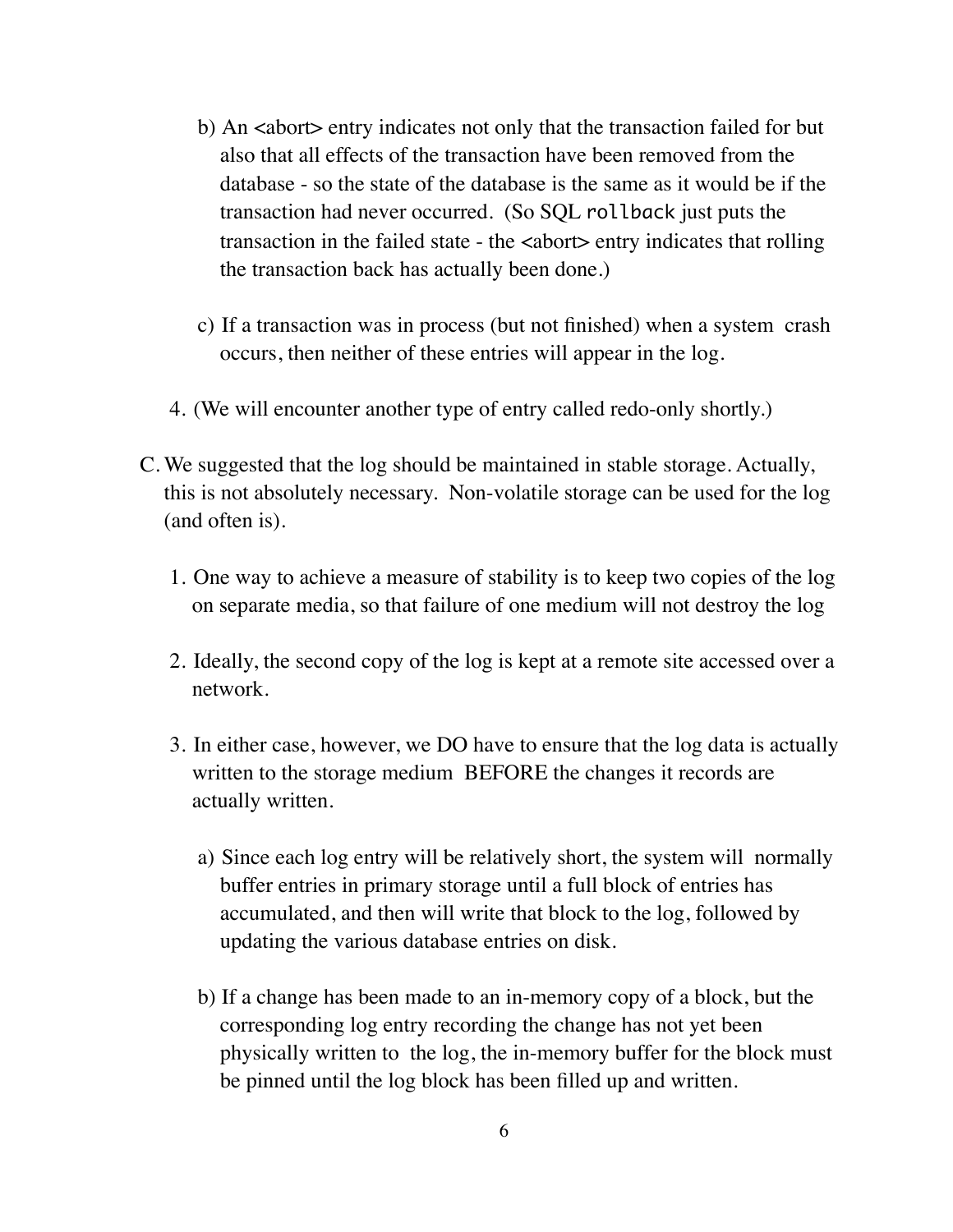- c) If, for some reason, it becomes necessary to write out the data block before the log block recording the change has been written, then we will need to FORCE the premature writing of a partially-filled log block\
- d) If we are using a second copy of the log at a remote site, then a very safe strategy would prohibit committing a transaction if we cannot write the log entry at BOTH sites due to a communication problem or failure of the remote site. Since this could prevent any work from occurring, this can relaxed to allow work to proceed with some minimal risk of data loss in such cases.
- 4. Further, we have to ensure that a system crash during the writing of a particular log block cannot corrupt data previously written to the log. This is a particular concern if we have to force the output of a log block before it is full. It would seem reasonable to consider reading this block back in, adding more data to it, and then writing it back out. But a failure during this rewrite could corrupt the previous data! So this cannot be allowed.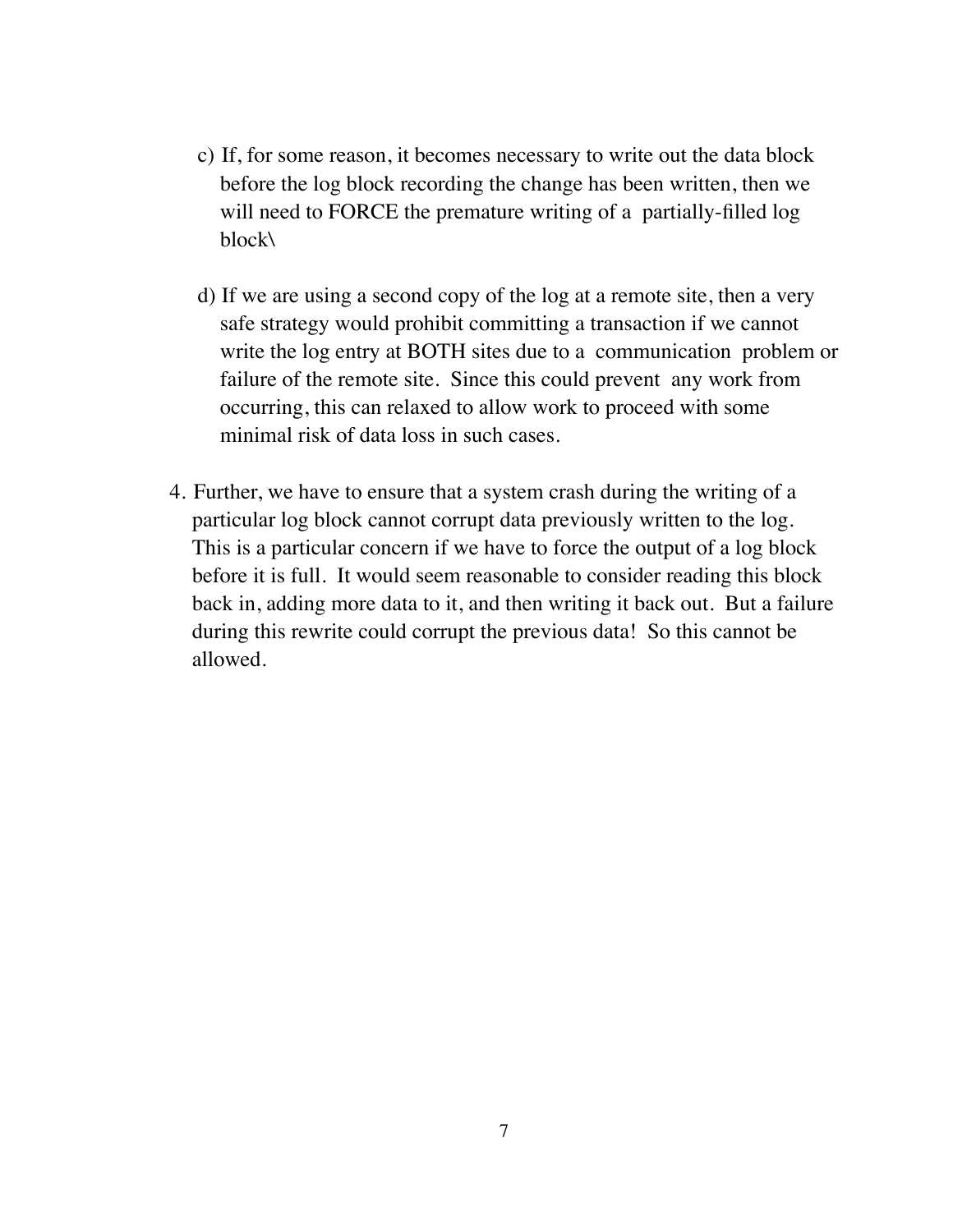### **III.Use of the Log**

- A.Information in the log is used to ensure atomicity when a transaction enters the failed state.
	- 1. The log is scanned backwards stopping when the <start> entry for the transaction is encountered.
		- a) Each time a <write> entry for the transaction is encountered, the old value recorded in the entry is written back to the database. This ensures atomicity by removing all effects of the transaction from the database.
		- b) The order in which this is done is important. To see why, consider the log that might be produced by a transaction that writes the same location twice, where the transaction fails just after the second write.

<T start>  $\leq$ T write, A, 0, 1>  $\leq$ T write, A, 1, 2>

**PROJECT** 

If the old values are written back in the the same order in which they appear in the log, what will be written to A? What should it be?

ASK

1 will be written - it should be 0

c) Working backward from the latest entry in the log ensures that the original value in the database when the transaction was started is the one that is restored. (It also means we can stop scanning the log when we reach the  $\langle$ start> entry for the transaction.)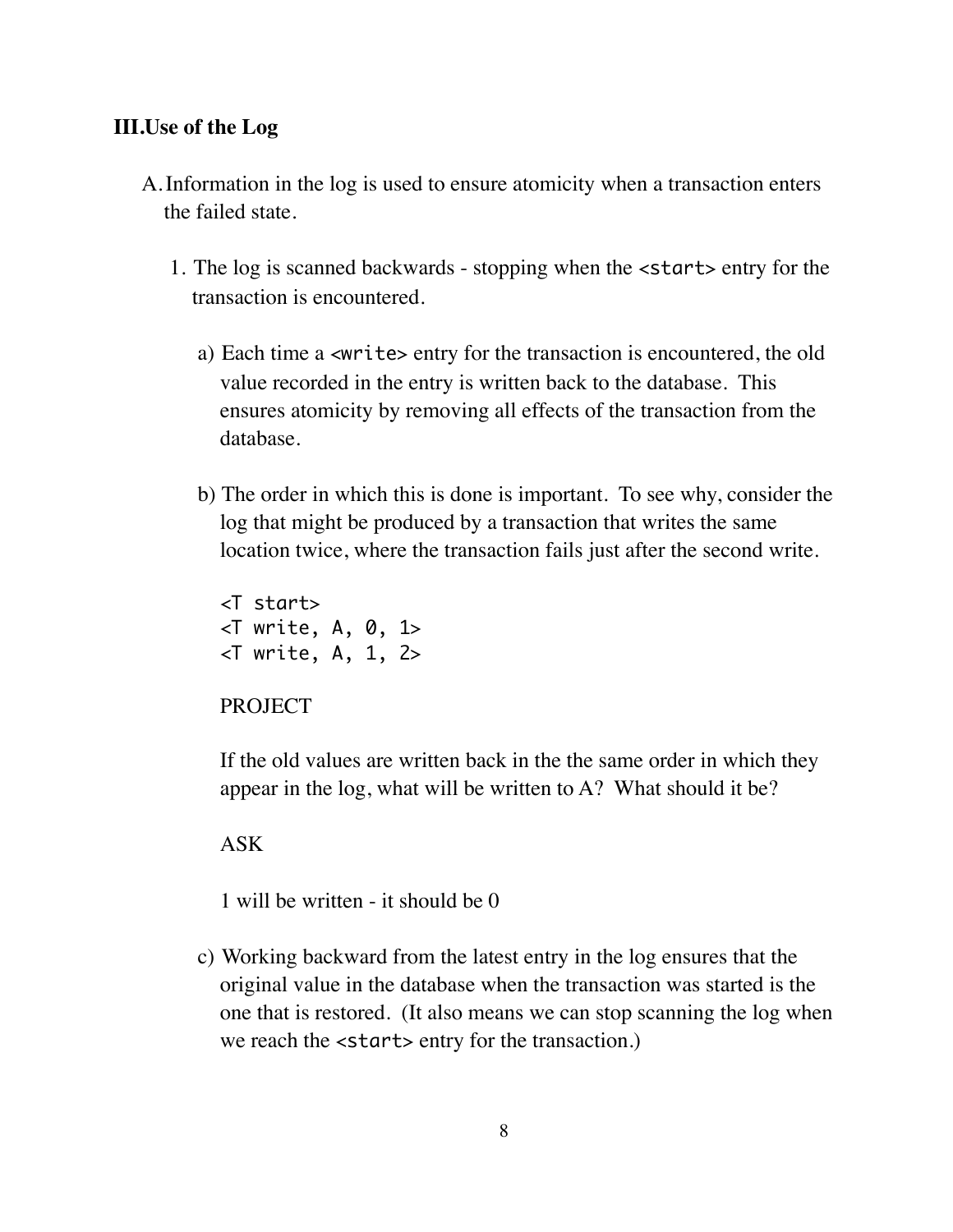- 2. When this is done, one or more special "redo-only" entries are added to the log as well. This deals with the possibility that a system crash may occur before the rewritten value ends up in non-volatile storage, and also simplifies the crash recovery process.
- 3. This is referred to as UNDOING a transaction
- 4. Once all the transaction's effects have been undone and only then the <abort> entry can be written.
- 5. Thus, the following transaction, done with A initially 0,

set A to 1 set A to 2 rollback;

#### PROJECT

results in the following log entries, with A restored to 0

```
<T start>
\ltT write A, 0, 1>
\ltT write, A, 1, 2>
<T redo-only, A, 1>
\ltT redo-only, A, 0>
<T abort>
PROJECT
```
- B. When a crash occurs, the log is used to ensure atomicity and durability.
	- 1. If a <commit> entry for the transaction appears in the log, it indicates that the transaction has full committed,. Information in the log is used to ensure durability following a crash.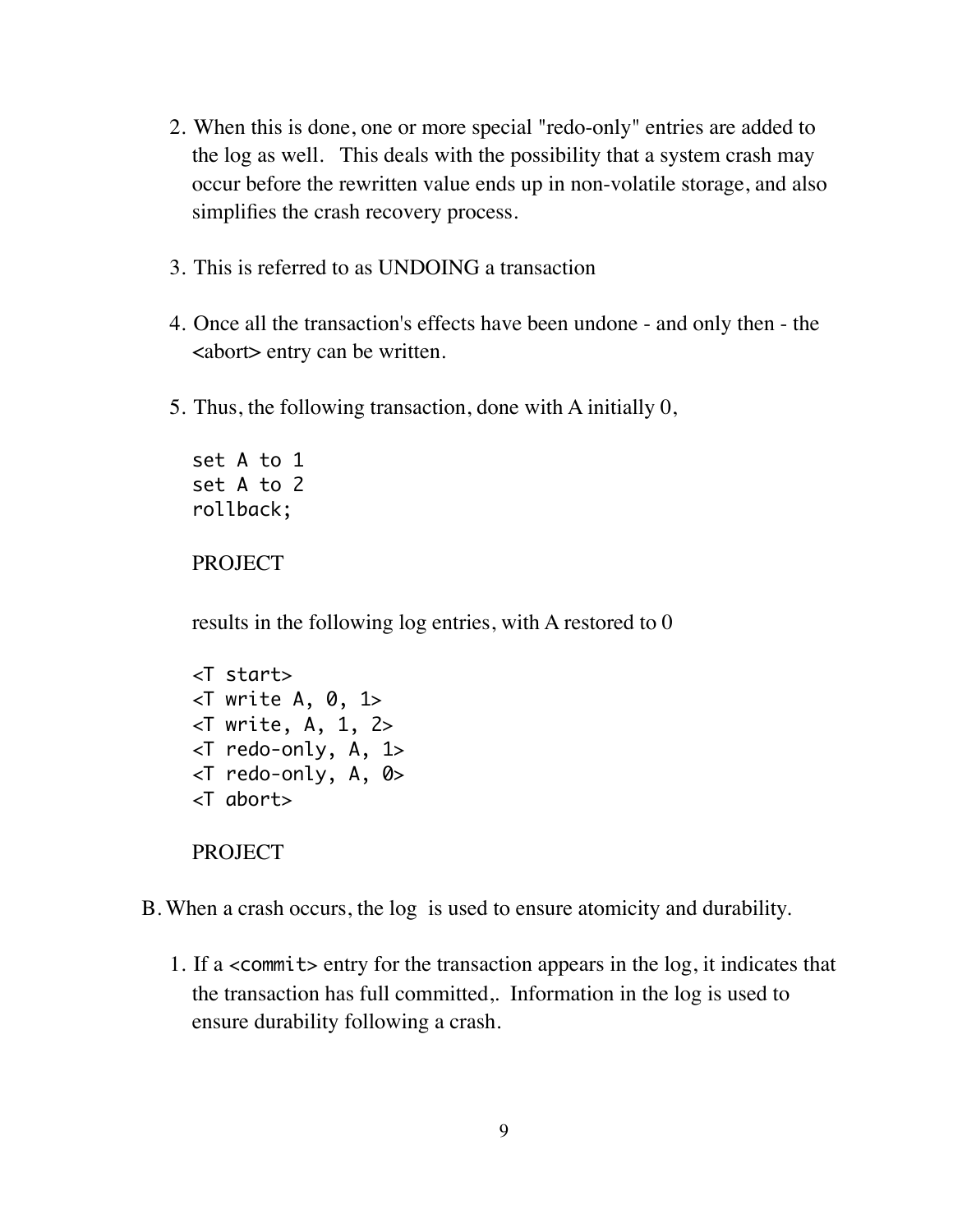- a) it is possible that some of its write operations were in volatile storage and had not yet been copied to non-volatile storage. To ensure durability it is necessary to ensure that each of the "new" values in its <write> is actually present on disk. This can be done by simply writing them again, since no harm is done by writing the same value twice.
- b) This is referred to as REDOING a transaction. Note that in this context - to REDO a transaction simply means ensuring that the changes it made to the database are restored if necessary - the computation done by the transaction is not redone - just its effects. When a crash occurs, information in the log is also used to ensure atomicity by undoing any changes recorded by <write> entries that pertain to transactions for which a <start> entry occurred but no  $\lt$ abort $>$  or  $\lt$ commit $>$ entry appears in the log.
- c) Again, the order for doing this is important. To see why, consider the log that might be produced by two transactions that each commit after writing the same location, if a crash occurs just after the second commit.

```
<T1 start>
\ltT1 write, A, 0, 1>
<T1 commit>
<T2 start>
<T2 write, A, 1, 2>
<T2 commit>
```
#### PROJECT

If the old values are written back in the the same order from earliest to latest (as needs to be the case for undo), what will be written to A? What should it be?

#### ASK

1 will be written - it should be 2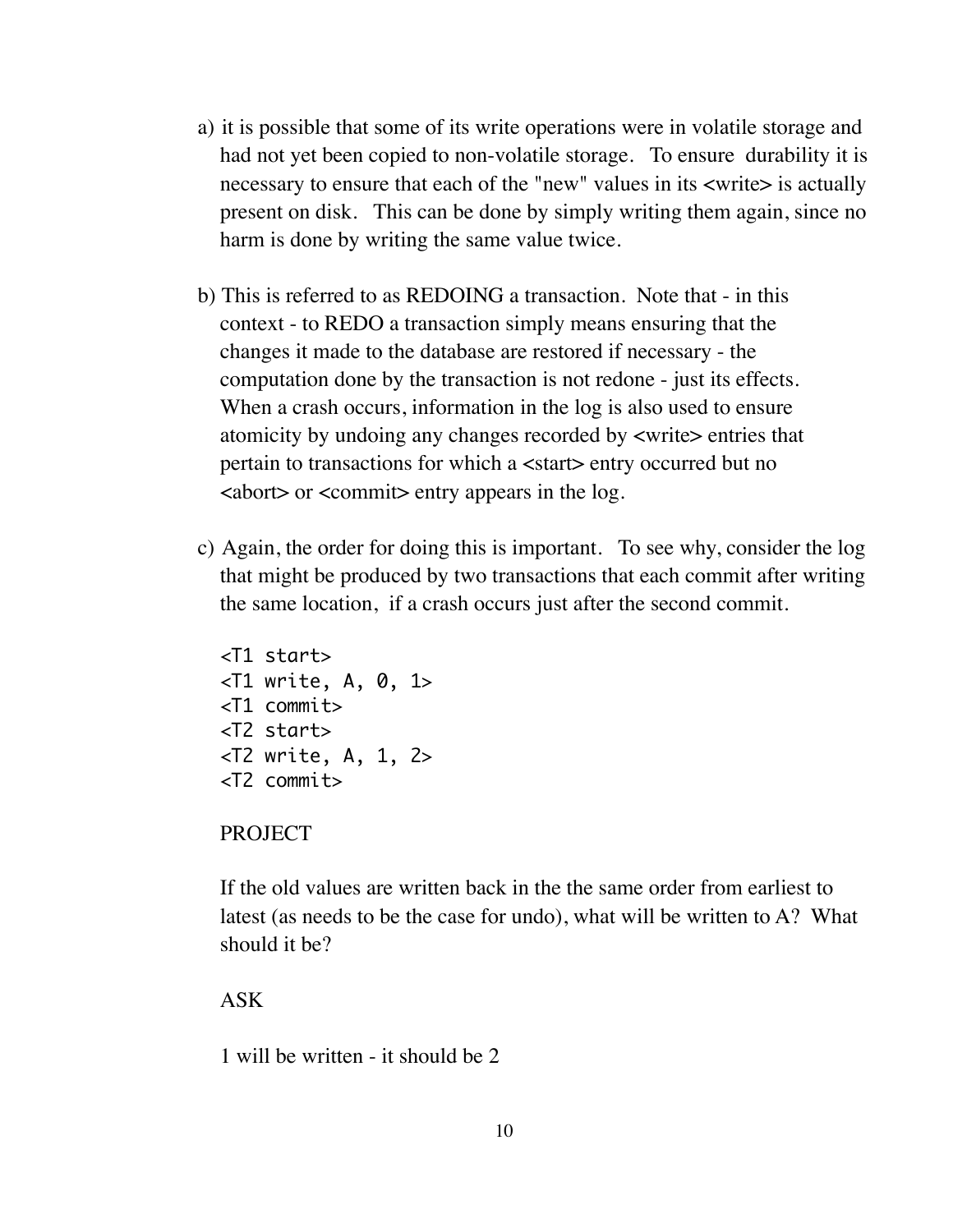- 2. It may appear that, when a crash occurs, transactions for which an <abort> entry appears in the log may be ignored, since their effects were already removed from the database.
	- a) This is not true, though. If a crash occurs soon after a transaction is aborted, it is possible that some of the rewrites of old values needed to undo it have not yet found their way to non-volatile storage. Therefore, redo-only entries do need to be rewritten, just in case. This can be done by simply writing them again, since no harm is done by writing the same value twice.
	- b) It turns out that the algorithm is simplified if the <write> entries for this transaction are actually redone - which seems counter-intuitive, since they were just undone! However, no lasting harm is done since the redo-only entries that appear subsequently will wipe their effect out again - and the algorithm is actually simpler this way.
- 3. When a crash occurs, transactions for which a <start> entry appears in the log but no <commit> or <abort> entry appears were active at the time of the crash. They need to be undone. Since they did not commit, they are treated as if they had failed (though it may be possible to restart the transaction from the beginning.) This means that their <write> entries must be undone, <redoonly> entries must be added to the log, and an <abort> entry for the transaction must be added to the log when recovery is finished.

This implies, of course, that every transaction except one active when a crash occurs will have either a <commit> or an <abort> entry in the log, and that a transaction will be totally undone at most once - and after recovery is complete all transactions (even those active at the time of the crash) will either a  $\leq$  commits or an  $\leq$  dborts entry in the log.

#### C. Example:

Suppose, when a crash occurs, that the log contains the following entries: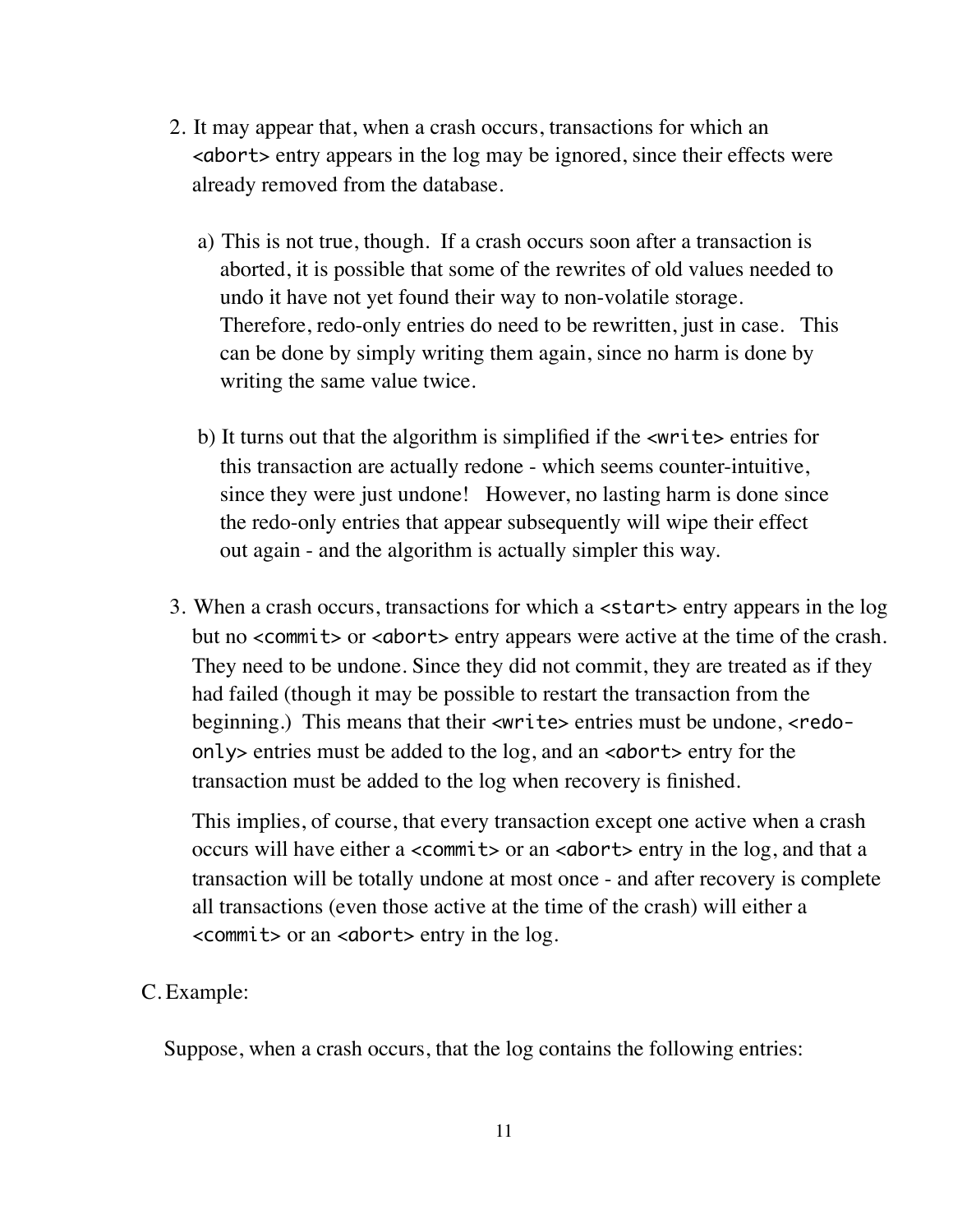```
<T1 start>
\ltT1 write, A, 0, 1>
<T1 commit>
<T2 start>
<T2 write, B, 2, 3>
<T2 redo-only B, 2>
<T2 abort>
<T3 start>
<T3 write, C, 4, 5>
```
#### PROJECT

- 1. T1 must be redone, because its <commit> entry appears in the log. Therefore, it is redone, and its new value 1 is written to A just to be sure it is there. (It may be there already, but no harm writing twice).
- 2. T2 has already been undone, because its <abort> entry appears in the log. Its <redo-only> entry must be redone, ensuring B contains the value 2. The algorithm we will see shortly will also redo its <write>, which will temporarily change B to 3, but that will be replaced when the <redo-only> entry is redone.
- 3. T3 was active at the time of the crash (its <start> appeared in the log, but no  $\leq$  commits or  $\leq$  aborts). To do this, the old value of 4 is written to C, and new  $\le$ T3 redo-only C 4> and  $\le$ T3 abort> entries are added to the end of the log
- D.All of this would imply that, when a crash occurs, myriads of entries in the log might have to be either redone or undone. To reduce the potential this would have for delaying recovery from a crash, it is possible to periodically perform a checkpoint operation.
	- 1. At a checkpoint, all log entries that have not yet been written to stable storage are flushed, and then all write entries are also flushed..
	- 2. A <checkpoint> entry in the log can be added containing a list of transactions that were active at the time of the checkpoint.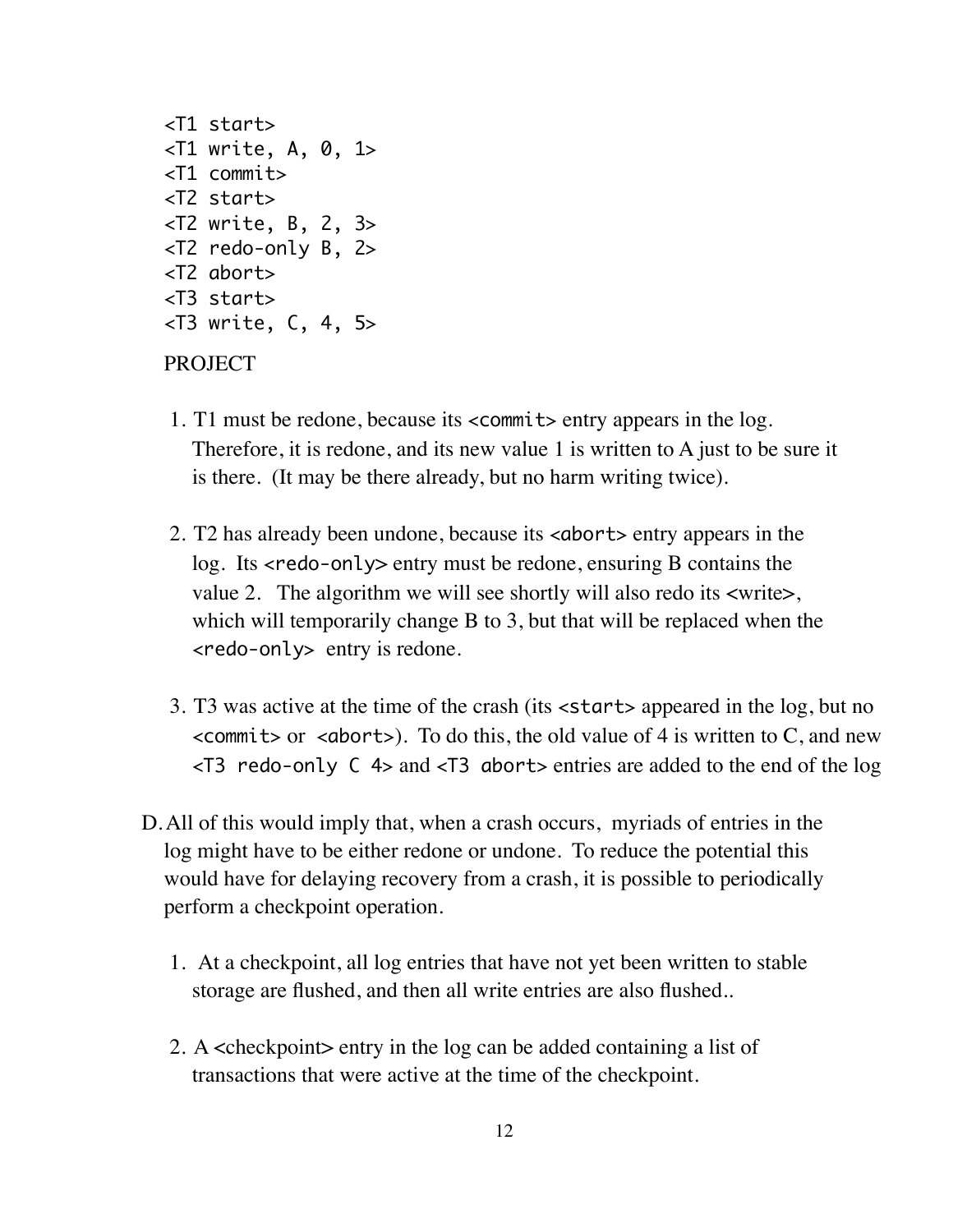- 3. Should a crash occur before the next checkpoint, only log entries for these transactions or those started after the checkpoint need to be dealt with in the event of a crash.
- 4. Only the most recent checkpoint must be considered in recovery.
- E. This leads to the following recovery algorithm

```
find the most recent <checkpoint> entry
     copy the lists of entries that were active at the
         time of the checkpoint into a list of 
         transactions that may need to be undone
scan the entries in the log from the checkpoint forward
    // This is called the redo phase
     if the entry is a <start>
         add the transaction to the list of transactions
             that may need to be undone
     else if the entry is a <commit> or <abort>
         remove the transaction from the list of 
             transactions that may need to be undone
     else (it is a <write> or <redo-only)
         redo it
scan the entries in the log backward from the end of the
         log until the list of transactions needing to be
         undone is empty
    // Note that this may go past the checkpoint entry if need
    // be to undo writes by transactions that were
    // active at the time of the checkpoint
    // This is called the undo phase
     if the entry is a <write> and the transaction is on
             the list of transactions needing to be undone
         undo it
    if the entry is a <start> and the transaction is on
             the list of transactions needing to be undone 
         remove it from the list
```
**PROJECT**